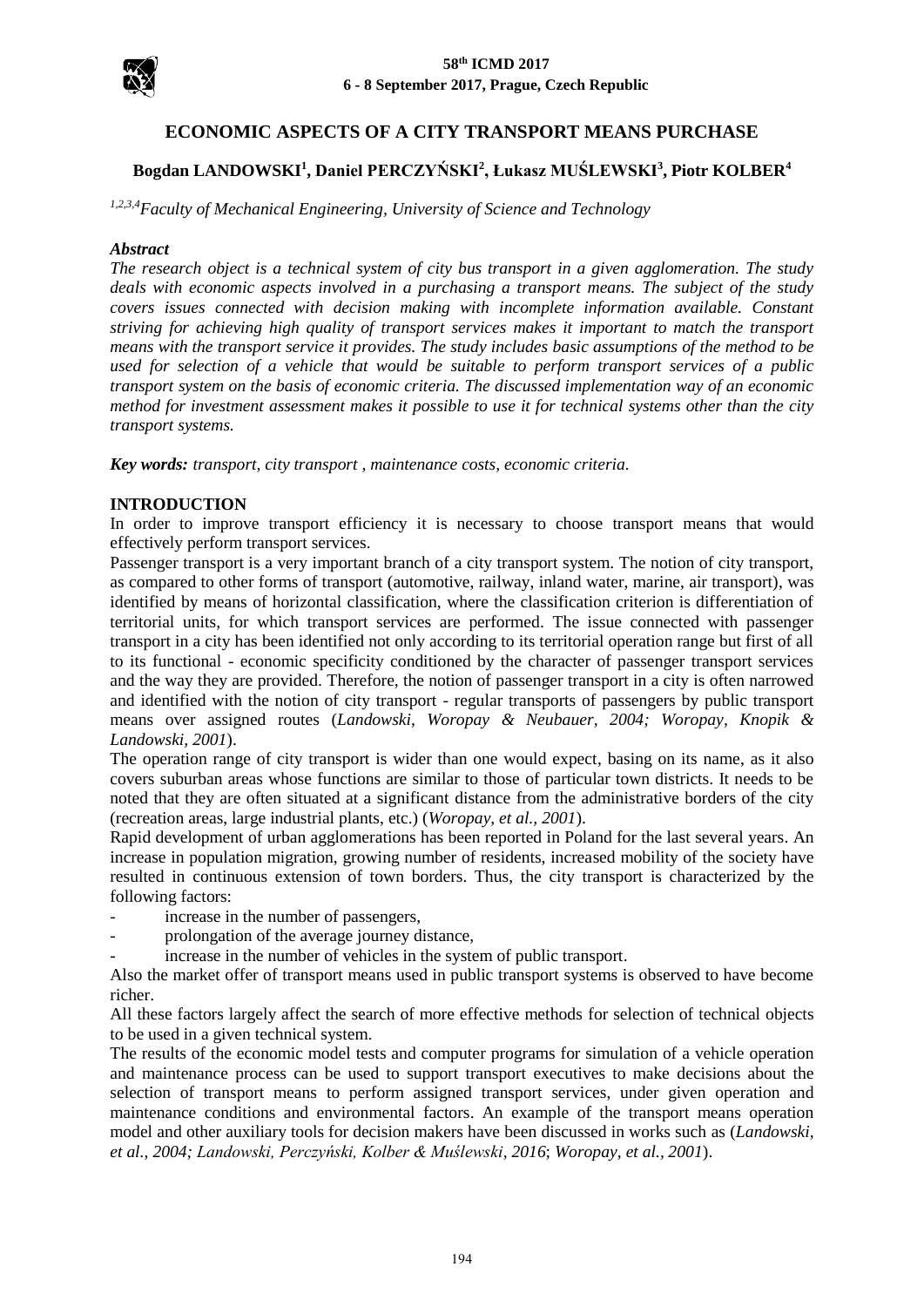

# **MATERIALS AND METHODS**

The research object is a real system of city bus transport in an urban agglomeration of app. 400 thousand inhabitants. This system is one of the basic subsystems of the whole city public transport system.

The research was carried out in one of city bus transport systems operating on the territory of midnorthen Poland.

The primary goal of a city bus transport operation is safe carrying of a given number of passengers over an assigned area. However, due to financial limitations, it is necessary to increase economic efficiency of the transport services, thus minimizing the outlays for public city transport.

Maintaining operability of the transport means is the responsibility of the system which ensures operability of vehicles and which cooperates with the diagnostic subsystem.

Damage to an technical object is a random event. During operation of buses there occur different events whose consequences affect the processes of bus operation and maintenance as well as the technical state and economic effect of the transport system. Vehicles used in the process of operation can enter different operational states. The costs of bus repairs and those connected with removal of damage effects as well as other costs involved in maintenance operability of the vehicles are of random character.

The research included the following buses:

- Mercedes-Benz O530 Citaro: 2 psc.,
- Mercedes-Benz O530G Citaro: 21 psc.,
- Mercedes-Benz O345 Conecto LF: 9 psc.,
- Mercedes-Benz O345G Conecto LF: 21 psc.,
- Mercedes-Benz O345G Conecto: 17 psc.,
- Solaris Urbino 12: 14 psc.,
- Solaris Urbino 18: 25 psc.,
- Solaris Urbino 8,6: 2 psc.,
- Mercedes Benz 628 B01 Conecto: 10 psc.,
- Mercedes Benz 628 B02 Conecto G: 1 psc..

A measure of a transport system performance in the analyzed bus transport system is the so called vehicle kilometer meaning coverage of one kilometer of a route by a bus with a definite number of seats (one-body, articulated) during operation. This measure of transport system performance is used in accountancy and tenders for providing city transport services.

The average number of kilometers covered by the buses used in the investigated company was above 13 million kilometers annually.

The most important categories of bus operation costs were determined on the basis of carried out investigations and the structure of costs in the analyzed company of city bus transport. Rational implementation of the bus operation processes involves respective costs including:

- propellants (29.42 % of total costs),
- tires (0.96 %),
- amortization  $(17.04\%)$ ,
- the so called current servicing  $(1.39\%)$ ,
- technical service  $(1,13,%)$ ,
- human related costs and their derivatives (36.22 %),
- repairs (13.21 %),
- installation, servicing and repairs, the so called ticket system  $(0.14\%)$ ,
- installation repairs and maintenance of the transport system 0.08 %),
- remaining  $(0.41 \%)$ .

Since alternative buses of public transport are supposed to perform the same transport tasks this work does not include technical aspects of the analyzed technical objects.

Investments in a transport system are capital consuming though being used in a relatively long time. Thus, there is a significant time span between the moment of a bus purchase and the time of expenses for its operation and maintenance and incomes from provided transport services In connection with this, the economic analyses need to include the time factor. This enables taking into account the change of money value in time. Hence, the used economic criteria take advantage of cost streams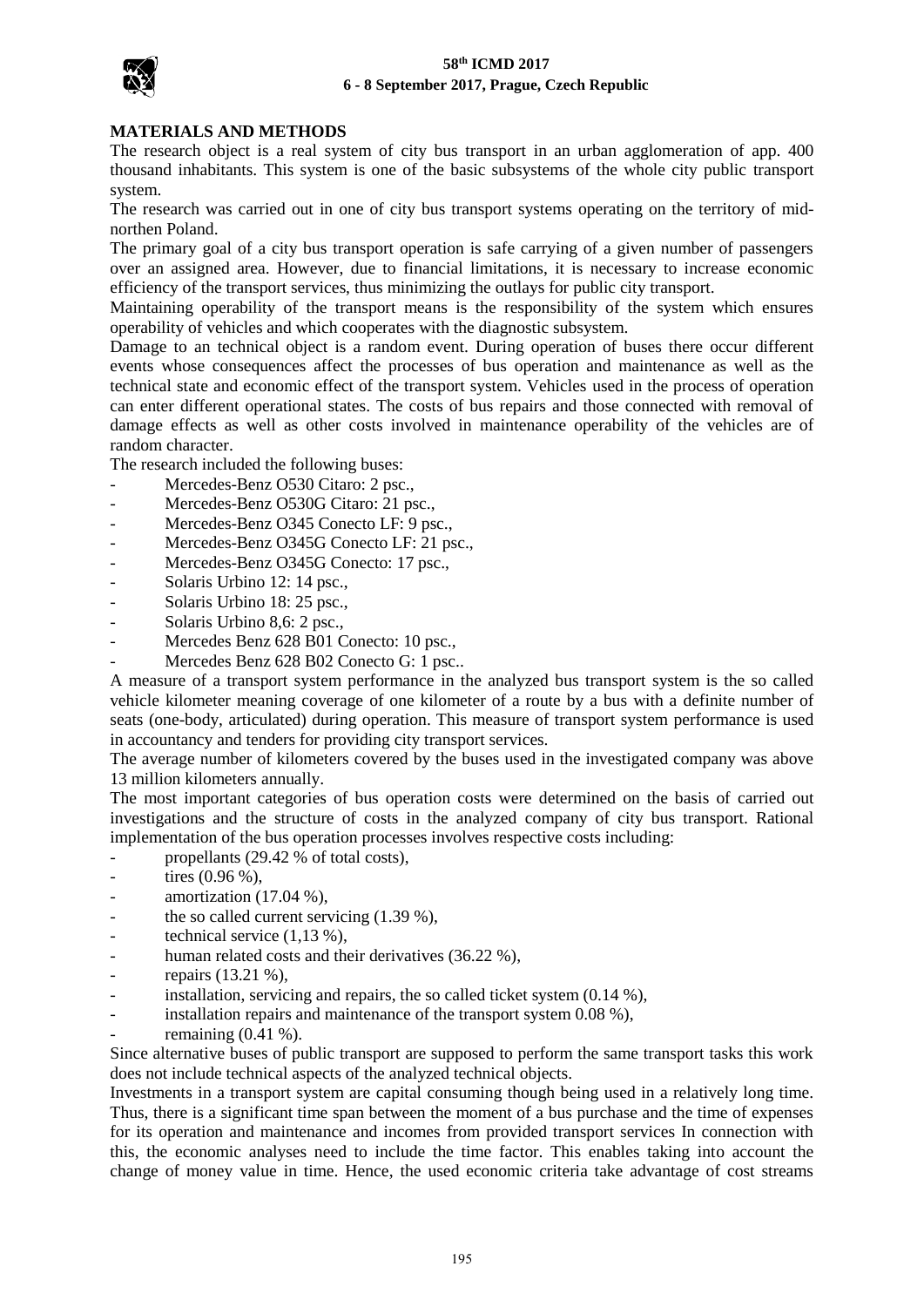

during the accepted operation time for the assumed percentage rate. Further, in this work all the investment outlays, costs and incomes are given in PLN.

Stream of costs K z connected with operation of a city bus transport means can be expressed by the following dependence (*Drury, 2002; Samuelson & Nordhaus, 2012*):

$$
K = \sum_{t=1}^{k} K_t \cdot (1+p)^{-t} , \qquad (1)
$$

where:

 $K_t$  – cost in year t, (or another accepted time interval t, e.g. quarter, month, etc.),

p – discount rate (capitalization ratio with reference to the accepted time interval),

t- successive years of the investment operation, (successive analyzed time intervals)

k – number of years for which an economic analysis is to be performed).

Commonly used method for assessment of an investment profitability is the method of net present value NPV described by the following dependence (*Drury, 2002; Samuelson & Nordhaus, 2012*):

$$
NPV = \sum_{t=1}^{n} CF_t \cdot (1+p)^{-t} - K_A,
$$
\n(2)

where:

NPV – net present value,

 $CF<sub>t</sub>$  – cash flows net (Cash Flow) in period t (cash flow net expected in time t) not including investment outlays,

 $K_A$  – initial outlays connected with a purchase of a transport means.

n – number of years of income from an investment.

NPV method is based on an analysis of discounted cash flows with a given percentage rate. Net current value obtained using this method, represents the difference between flows of total incomes from implementation of this method, shows the difference between flows of total incomes from implementation of a new investment, and total outlays for a purchase of a bus and its operation.

In order to An analysis of the investment should include profitability which needs to be performed in order to guarantee safe and timely passenger transports includes different variants of implementation for an investment performing the same function. An investment should be understood as a purchase and next use of a given bus type and make. In the tested object the incomes from performance of transport services in the aspect of transport means operation type are dependent mainly on the number of a vehicle parts and subsequently with the number of seats. The operated are one part vehicles and two part ones , that is articulated.

Thus the incomes for transport services will be considered according to investment variants, for a given type of vehicle (one or two par vehicle), the same. Hence, in order to choose an optimal solution based on a modified method NPV, further only the sum of investment and operation cost values are taken into consideration with negligence of incomes for the performed transport service or other incomes connected with operating a vehicle of a given type.

#### **RESULTS AND DISCUSSION**

The categories and characteristics of bus operation costs to be presented in further part of this study result from the method of their recording in the research object. In this way particular kinds of costs can be linked with the vehicle. Acceptance of such a description method enables utilization of real data from the research object for analyses of bus makes and types used in the analyzed system. For vehicles of other makes and types, an estimation of the model parameter values should be made. A method of computer simulation of the transport means operation process, can among others, be used for this purpose.

The Tab. 1 shows a collective specification of the costs (referred to the first quarter of 2016) related to maintenance of buses of an urban transport system in the analysed urban transport enterprise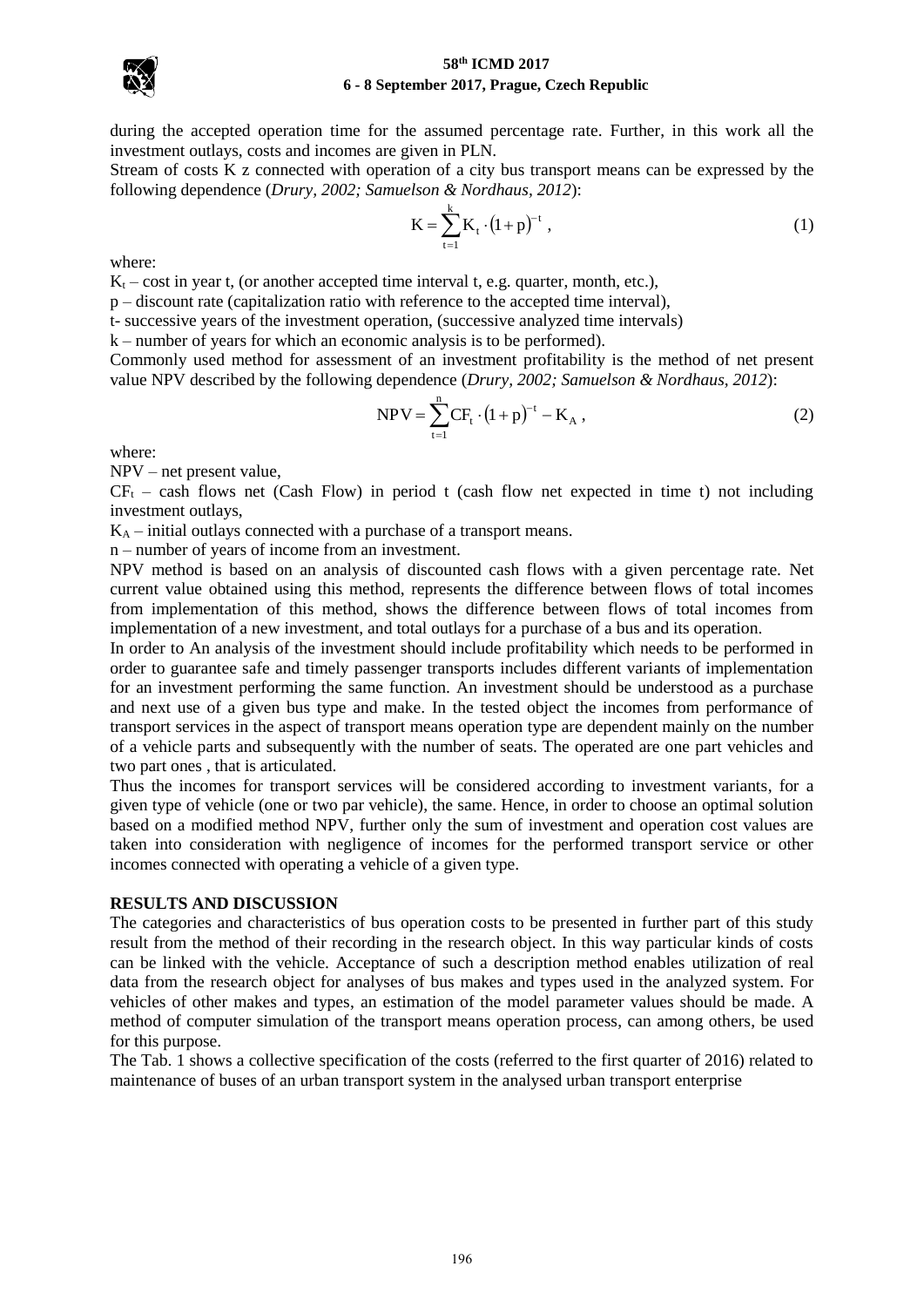

### **Tab. 1** Collective specification of the costs

| Cost specification                                     | Cost       |  |
|--------------------------------------------------------|------------|--|
|                                                        | <b>PLN</b> |  |
| Propellants                                            | 5837733    |  |
| <b>Tyres</b>                                           | 175932     |  |
| Other materials                                        | 137806     |  |
| Amortisation                                           | 3234071    |  |
| Daily service                                          | 261208     |  |
| Technical service                                      | 217112     |  |
| Cost of repairs                                        | 2921655    |  |
| Cost of repairs of ticket punchers                     | 30076      |  |
| Cost of repair and maintenance of communication system | 10937      |  |
| Personal costs and costs related to them               | 6380845    |  |

The total cost of the investment connected with a purchase of a bus can be expressed by the following dependence:

$$
\mathbf{K}_{\rm IN} = \mathbf{K}_{\rm z} + \mathbf{K}_{\rm d} \,,\tag{3}
$$

where:

 $K_z$  – bus purchase cost,

 $K_d$  – additional costs connected with introduction of the investment.

If the analyzed variant of the investment economic efficiency assessment applies to an investment into a bus of make and type that has not yet been used in the system, additional costs should include the following components (Woropay & Perczyński, 2010):

- costs of providing service stations of a garage and technical emergency units with new diagnostic equipment and tools for servicing and repair of the analyzed variant,
- costs of service staff and drivers training,
- costs of introduction of a ticket system and transport management system,
- costs of bus color adjustment and necessary graphic information (identification number etc.).

Expenses involved in a purchase or creation of fixed assets are not considered to be tax deductible expenses at the moment they are borne but gradually throughout the period of their being used by depreciation deduction. However, only the estate components considered by law to be fixed assets or intangible and legal assets are subject to this rigor. The cost of bus amortization can be expressed by the following dependence:

$$
K_{AM} = K_z \cdot r_{am},\tag{4}
$$

where:

KAM –annual cost of bus amortization,

ram – amortization cost ratio according to the law regulating annual amortization ratio.

Like other automotive vehicles, buses need to have motor insurance. Due to the fact that there are many insurance companies on the market and the prices of offered services are different, further analysis does not include this component of costs. Moreover, an economic entity owning a technical object can use an additional insurance (assistance, comprehensive cover). In consequence, this cost component would assume a similar value for all considered variants and would not affect the analysis result (Woropay & Perczyński, 2010).

Similarly, the analysis does not include indirect costs such as: department costs, company costs, management costs, etc. These cost components would not affect results of the analysis in the considered variants of the investment.

The costs connected with transport means operation and maintenance should involve a financial value of exhaust fumes emission, calculated according to the annex to legislation resolution of the European Parliament regarding promotion of ecological, clean and energy efficient vehicles in road transport. Since the buses analyzed in particular variants are supposed to perform the same transport tasks, that is, exhibit the same technical parameters, this component will be omitted in further analysis.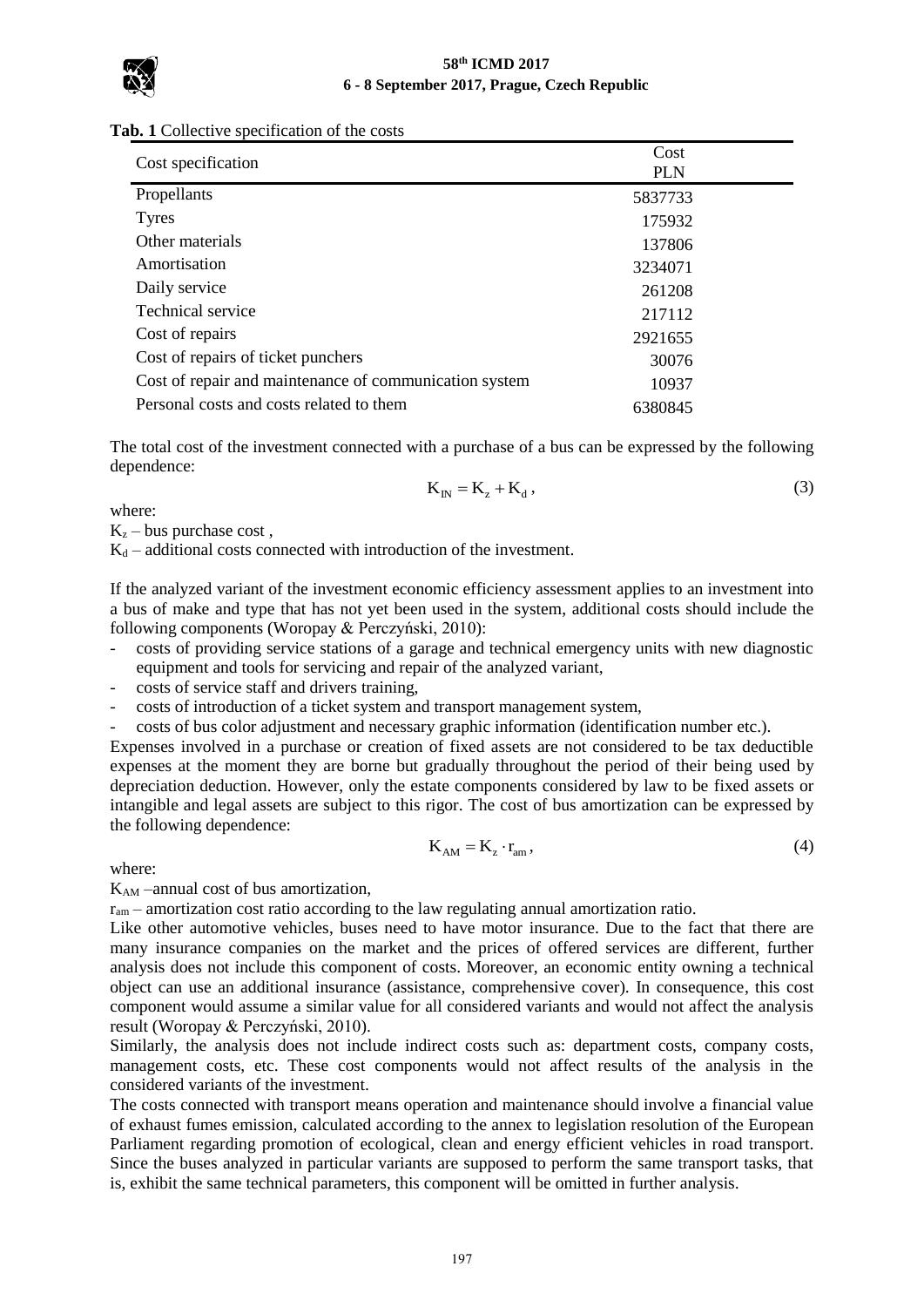

Outlays connected with ensuring operability, repair and maintenance of transport means, referred to as KOB, make up an important component of the costs. The cost is expressed by the following dependence:

$$
K_{OB} = K_{oc} + K_{ot} + K_{na} + K_{nk} + K_{ns},
$$
\n(5)

where:

 $K_{\text{oc}}$  - daily service costs,

 $K_{ot}$  - technical service costs,

Kna- costs of repairs performed in the service station and by technical emergency units,

 $K_{nk}$  - costs of bus cash machine repairs,

Kns - repair and maintenance costs of the transport system.

Costs of operating materials  $K_{ME}$  are an important component of operation and maintenance costs. The most important ones can be expressed as follows (6).

$$
K_{ME} = K_{mp} + K_{ol} + K_{sp} + K_{og},
$$
\n(6)

where:

 $K_{\text{mp}}$  - cost of propellants (fuel),

 $K_{ol}$  - cost of engine and gear box lubricant,

 $K<sub>sp</sub>$  - cost of lubricants and operating fluids,

 $K_{og}$  - cost of tires.

It was assumed that human related costs including wages and other related expenses connected with accomplishment of transport services do not depend on the type of transport means and they do not affect the investment evaluation.

To build a model for economic evaluation of efficiency of investment connected with a purchase of a bus, a new modified net present value method (NPV) was used. The form of a criteria based functional is presented by dependence (7).

$$
F_i = \sum_{t=1}^{n} K_{OBi} \cdot (1+p)^{-t} + \sum_{t=1}^{n} K_{MEi} \cdot (1+p)^{-t} + K_{INi} - \sum_{t=1}^{a} K_{AM_i} \cdot (1+p)^{-t}, \qquad (7)
$$

where:

 $i - i$ -th calculation variant,

a – number of bus amortization years.

Inclusion of amortization costs in the criteria based functional is connected with their influence on the tax costs involved in operation of the analyzed city bus transport company.

Having analyzed the value of criteria based functional for particular city transport buses it can be said that particular investment variants can be evaluated in the economic aspect I terms of the accepted assumptions. An optimal variant is a variant for which the value of functional  $F_i$  is the lowest, that is:

$$
F_{opt} = \min(F_i),\tag{8}
$$

where:

 $F_i$  - value of the functional for the *i*-th investment variant.

Presentation of source data sets and calculation variants is not a goal of this study.

## **CONCLUSIONS**

The aim of this study is to present the substance and main assumptions of the developed method for selection of city transport buses to be used in a given company, according to the economic criterion. The considered model for selection of city transport buses is significantly simplified. However, the presented construction method of this type of model and its analyses make it possible to use it for an initial economic assessment of particular investment variants.

In this work only economic criteria for selection of a technical object to be used in a given transport system have been discussed, including technical and safety aspects of transport means. The proposed method should be used for selection of a technical object to perform efficiently transport services in a given transport system.

In practical applications there occurs a problem connected with estimation of values of the model parameters, especially for vehicles of other makes and types than those so far used. Also computer